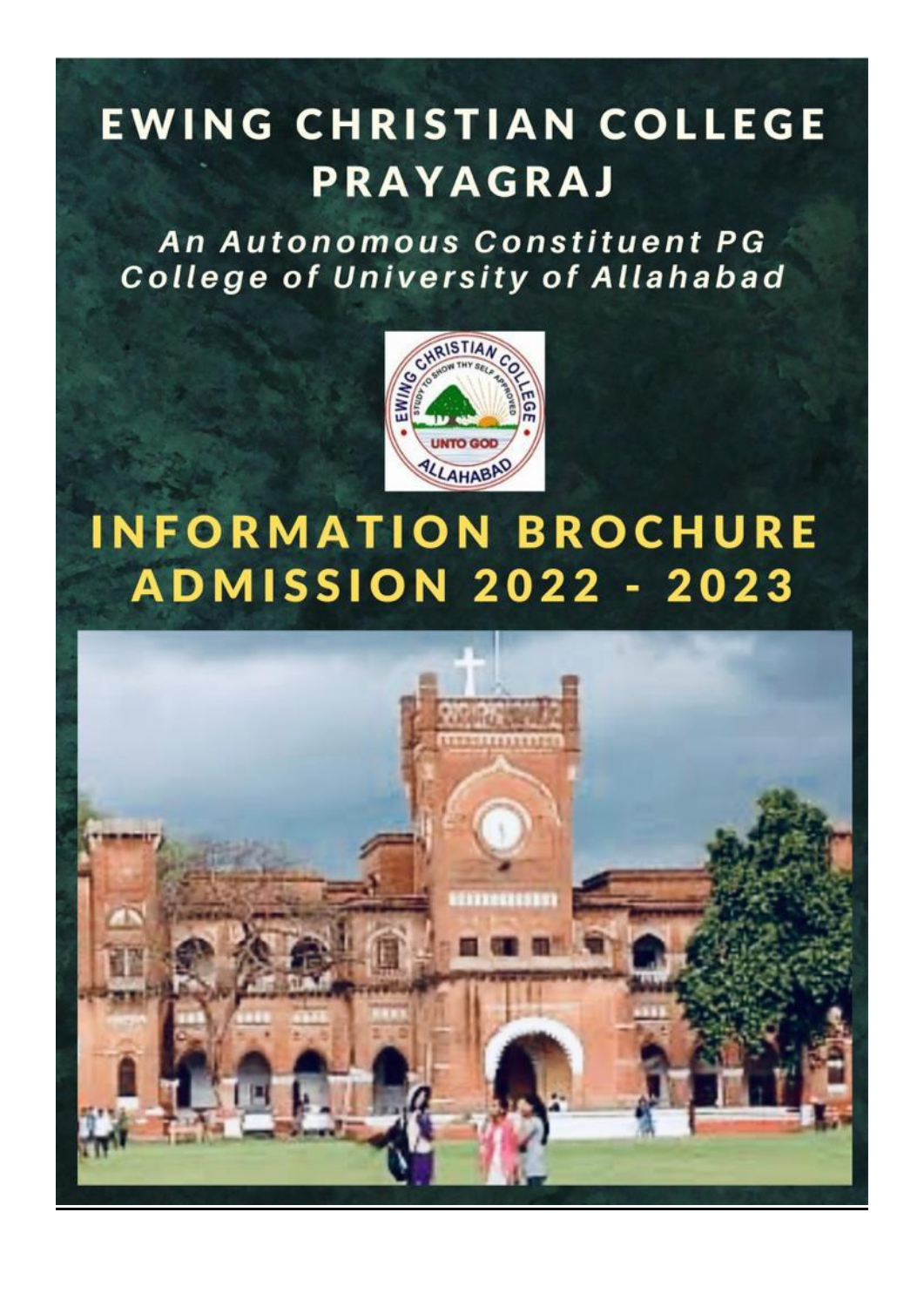# **ADMISSION PROGRAM FOR SESSION 2022-23**

- **1.** Student seeking admission in Ewing Christian College on the basis of **CUET - 2022 score** (B.A., B. Sc. and B. Com.) – **for further details kindly refer Page No. 14**
- 2. Student seeking admission in Ewing Christian College through **Entrance Test/Personal Interview** conducted by the College (B.C.A., B. Ed., Diploma in Laboratory Technology (DLT) and all PG courses)
- 3. Student seeking admission in Ewing Christian College on the basis of **"First Come - First Serve" basis:** 
	- $\triangleright$  B. Voc. Food Processing B. Voc. (F.P.)
	- B. Voc. Information Technology and Information Technology enabled Services B. Voc. (IT&ITeS)
	- Diploma in Hotel Management DHM
	- Diploma in Bakery Technology DBT
	- Postgraduate Diploma in Hotel Management PGDHM
	- Postgraduate Diploma in Management PGDM
	- Postgraduate Diploma in Computer Application PGDCA

## **APPLICATION FORM FEE FOR VARIOUS COURSES FOR SESSION 2022-2023**

**Online Admission Form Fee (Non-refundable) – To be announced later (For B.A., B. Sc. & B. Com.)** 

**Online Application Form Fee (Non-refundable) – Rs. 800/= (For DLT, DBT & DHM)** 

**Online Application Form Fee (Non-refundable) – Rs. 1000/= (For B.C.A., B. Voc., B. Ed., PGDHM, PGDM & PGDCA)**

**Online Application Form Fee (Non-refundable) – Rs. 1200/= (One Subject) Rs. 1500/= (Two Subjects)**

**(For M.A. & M. Sc.)**

## **ENTRANCE TEST AND ADMISSION PROGRAM**

**(Student seeking admission in Ewing Christian College through Entrance Test/Personal Interview conducted by the College (B.C.A., B. Ed., Diploma in Laboratory Technology (DLT) and all PG courses)**

## **IMPORTANT DATES**

**(Important dates for admission through CUET – 2022 Score will be declared later on the College Official Admission Portal www.eccprayagraj.org)**

| <b>PARTICULARS</b>                                             | <b>DATES</b> |
|----------------------------------------------------------------|--------------|
| Filling of ON-LINE Admission Form for B.C.A., B. Voc., B. Ed., |              |
| DLT., DBT, DHM, PGDHM, PGDM, PGDCA, M.A. and M. Sc. on         | 15.06.2022   |
| the College Official Admission Portal: www.eccprayagraj.org    |              |
| Last date for filling of ON-LINE Admission Form for B.C.A. and |              |
| B. Ed.                                                         | 15.07.2022   |
| Last date for filling of ON-LINE Admission Form for B. Voc.,   |              |
| DLT, DBT, DHM, PGDHM, PGDM, PGDCA                              | 15.07.2022   |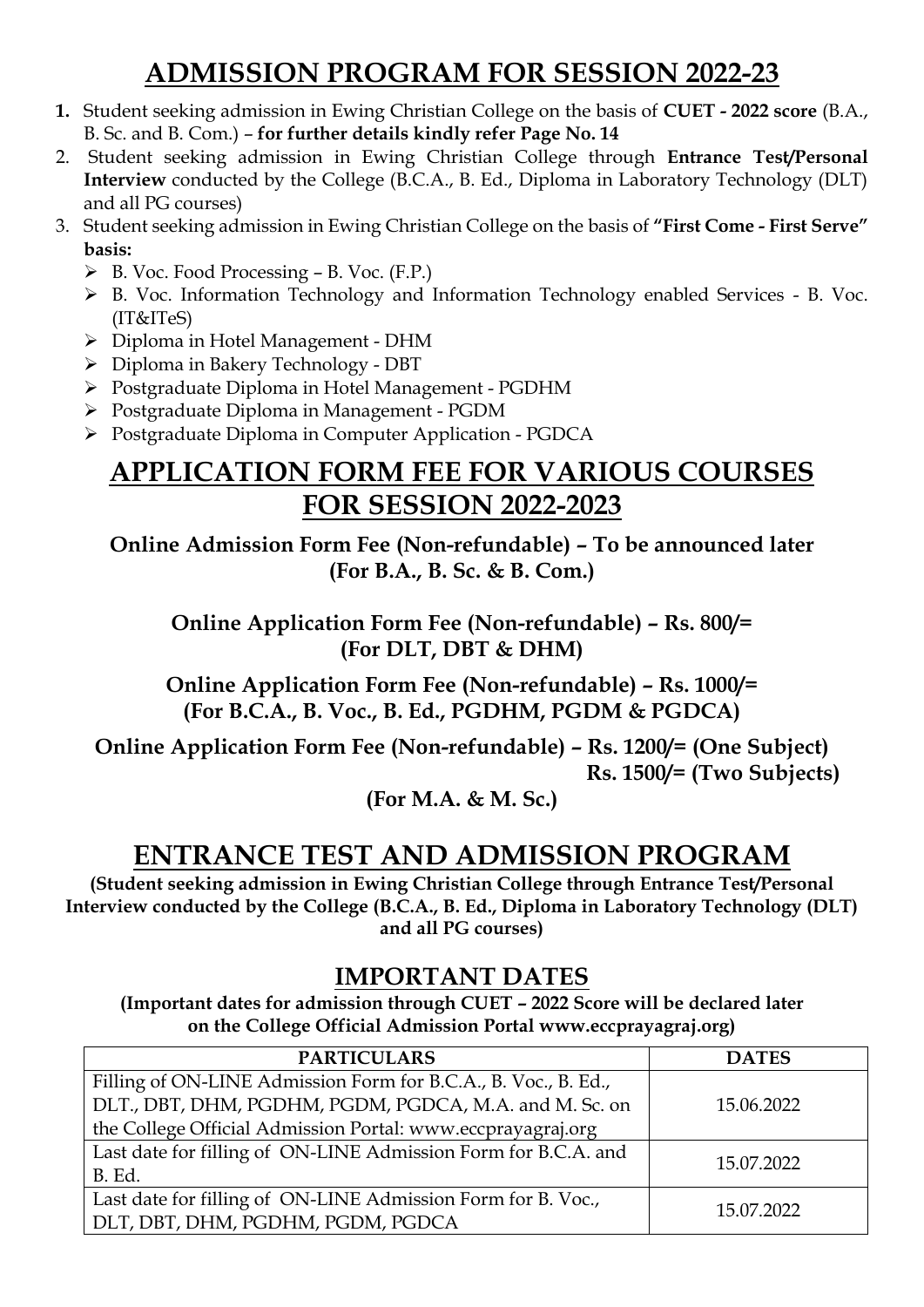| Last date for filling of ON-LINE Admission Form for M.A. and<br>M. Sc. | 15.07.2022            |
|------------------------------------------------------------------------|-----------------------|
| Entrance Test for admission in B.C.A. & B. Ed.                         | To be announced later |
| Declaration of Entrance Test Result of B.C.A. & B. Ed.                 | To be announced later |
| Admission and On-line Fee submission of B.C.A.                         | To be announced later |
| <b>Induction Assembly of All UG Courses</b>                            | To be announced later |
| Classes begin of All UG Courses                                        | To be announced later |
| Entrance Test for admission in DLT                                     | 20.08.2022            |
| Declaration of Entrance Test Result of DLT                             | 25.08.2022            |
| Admission and On-line Fee submission of DLT                            | 27.08.2022            |
| Induction Assembly of DLT                                              | To be announced later |
| Classes begin of DLT                                                   | 29.08.2022            |
| B. Ed. Admissions and On-line Fee Submission                           | To be announced later |
| (All Selected Candidates)                                              |                       |
| Documents verification of admitted students in B. Ed.                  | To be announced later |
| B. Ed. Admissions and On-line Fee Submission                           | To be announced later |
| (All Waitlisted Candidates)                                            |                       |
| Induction Assembly of B. Ed.                                           | To be announced later |
| Commencement of Classes in B. Ed.                                      | To be announced later |
| Declaration of subject wise list of all PG Applicants for Personal     | To be announced later |
| Interview                                                              |                       |
| PG Admission and On-line Fee submission on the basis of                | To be announced later |
| Personal Interview will be done                                        |                       |
| <b>Induction Assembly of All PG Courses</b>                            | To be announced later |
| Classes begin of All PG Courses                                        | To be announced later |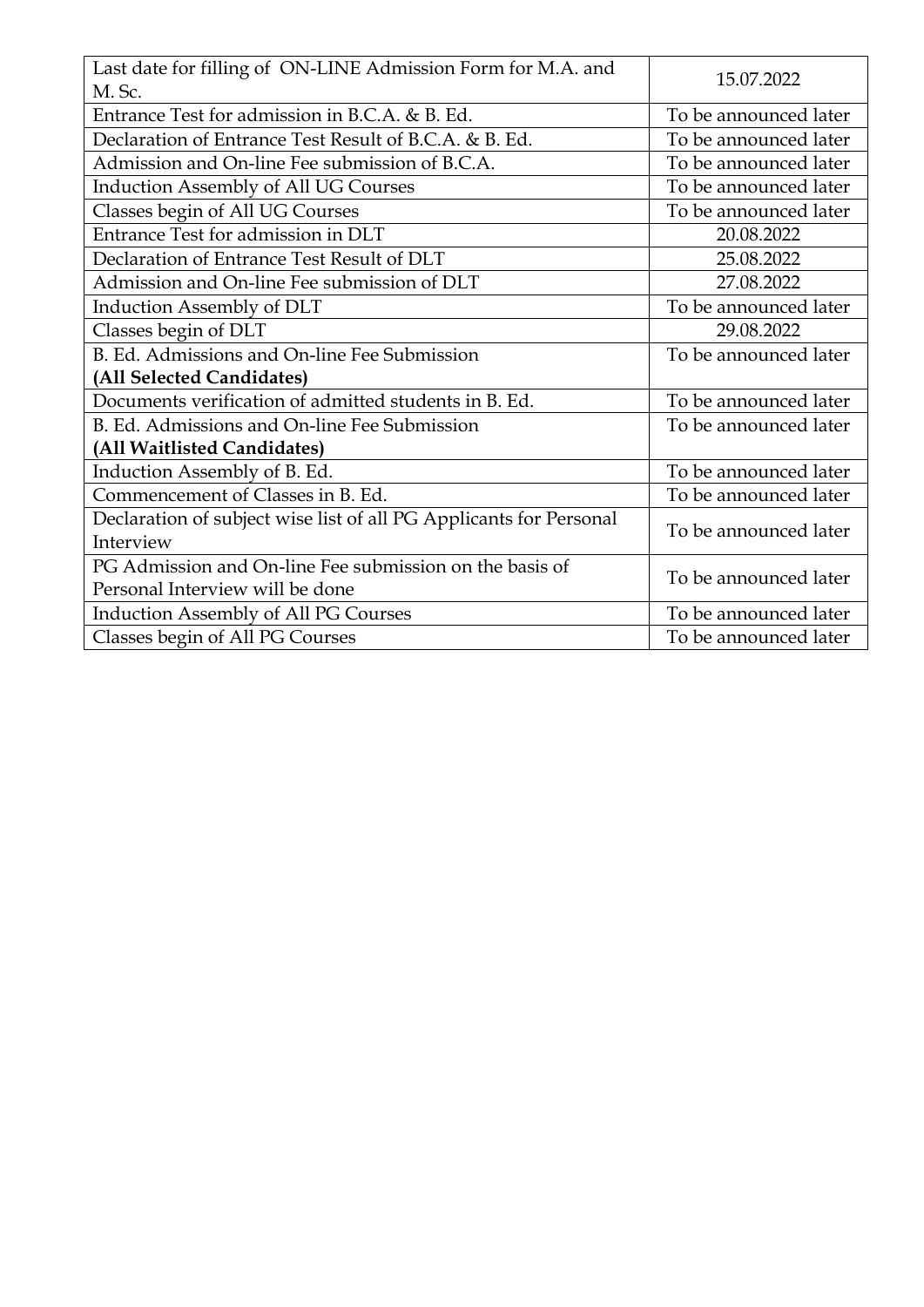## **STUDENTS SEEKING ADMISSION THROUGH CUET – 2022 SCORE**

## **IN THE SESSION 2022 – 2023**

## **(Admission in B.A., B.Sc. & B.Com.)**

#### **KINDLY READ THESE INSTRUCTIONS CAREFULLY BEFORE FILLING THE ADMISSION FORM FOR ADMISISON IN THE ABOVE MENTIONED UNDERGRADUATE PROGRAMS.**

- 1. Admission in B.A., B.Sc. & B.Com. session 2022 2023 will be given as per merit list prepared on the basis of CUET – 2022 score of the candidates.
- 2. For all Church Sponsored/Christian candidates, a separate merit list based on the CUET 2022 score will be prepared and all such candidates will get admission under the "Church Sponsored" Category as mentioned in the College Prospectus.
- 3. Only those forms will be accepted which are duly and correctly filled in all respect. Incomplete forms or incorrectly filled forms will not be accepted. Only online applications are accepted and no forms will be accepted after the last date.
- 4. The right to admission remains with the college management and any candidate can be denied admission with or without reason.
- 5. If a proctorial/disciplinary action has been taken against a former student of the college, he/she may be denied admission in the college.
- 6. **Admission Fees**: (Fee amount announced later) be paid only in online mode, through the college website. Transaction charges as applicable will be borne by the candidate.
- 7. A candidate can apply for more than one groups belonging to the same stream viz. Mathematics stream or Biology Stream.
- 8. Candidate willing to apply for admission in more than one group (viz. PCM, PSM, PEM, PCAM, PBPM) in **Mathematics stream** or more than one group (viz. BZC, BBTC, BMBZ) in **Biology stream** will have to deposit Registration Fee to be announced later. However it is to be noted that an additional fee will be charged in case a candidate applies for more than one group of a particular stream.
- 9. Admission fee must be deposited at the time of submission of admission form. Admission form will be considered incomplete until the Admission Fee is successfully submitted. **Candidates must select their group choices while filling the admission form. If a candidate fails to select additional groups, he/she loses the chance of getting admission in those groups.**
- 10. Candidates requesting privilege marks under category 02 09 (mentioned under **"Categories"** in the College Prospectus) must attach scanned copies of all relevant certificates along with the admission form on the basis of which privilege marks or admission privilege is sought. These certificates will not be accepted after submission of admission form. For category 02 – 09, duly authenticated and signed certificates should be uploaded along with the admission form. In the absence of relevant documents, the candidate will be considered for admission in category 01 even though he/she may have selected a certain category from 02 – 09.
- **11. If the category certificate submitted by a candidate on the basis of which the candidate has been given admission under that category is found to be fake/tampered/false, his/her admission will be cancelled with immediate effect and strict disciplinary action can also be initiated against such candidates.**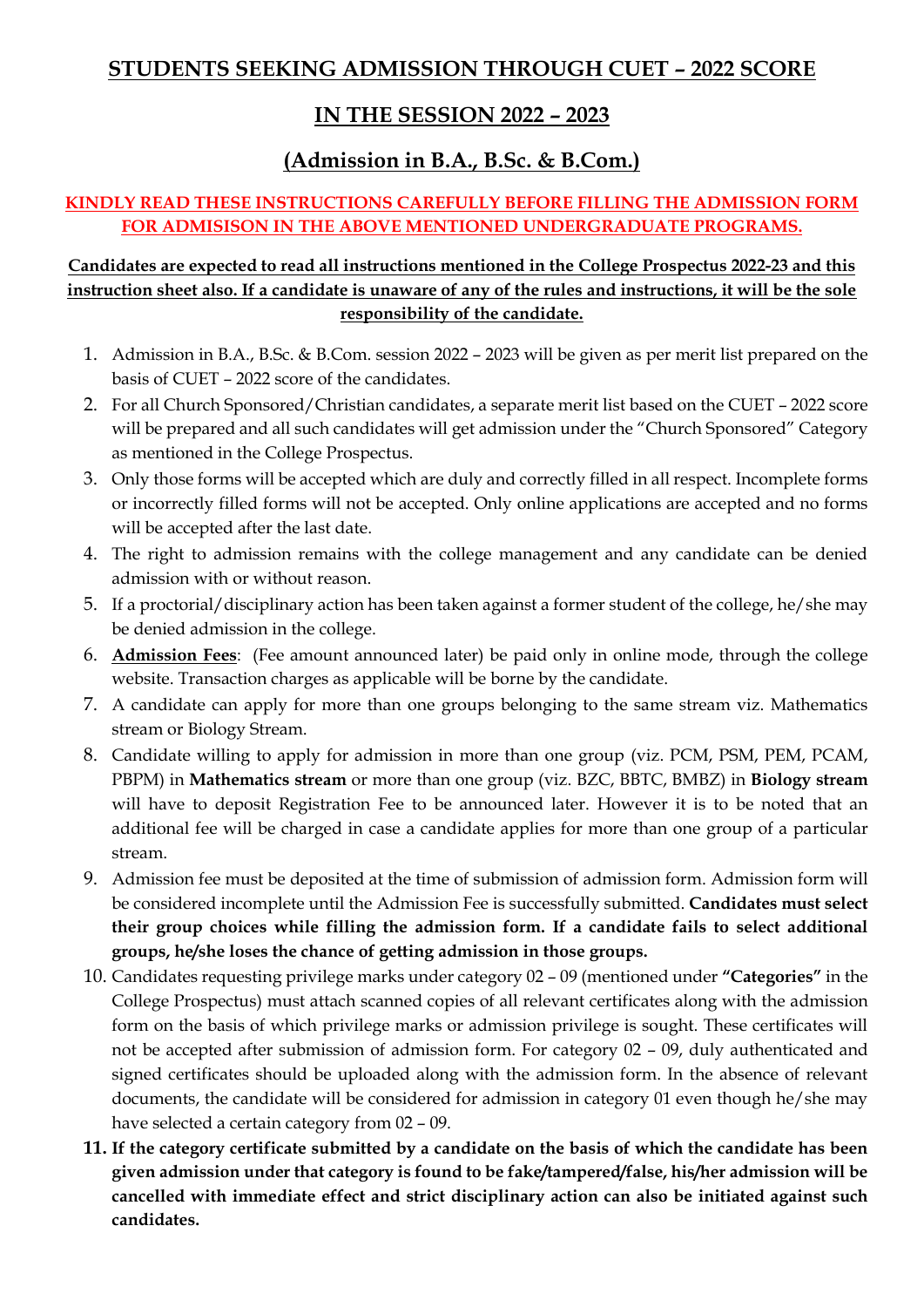- 12. All selected candidates will first get opportunity to take admission (as per the admission program announced by the college from time to time) and thereafter, all remaining seats will be transferred to the waitlisted candidates for admission.
- 13. If a candidate wishes to withdraw admission from the college, he/she may do so by filling an online fee refund form available on the college website www.eccprayagraj.org along with submission of all relevant documents. Fee refund will be done as per college refund policy mentioned in the college prospectus. Refund of fee will take place within 30 working days in the same account which is mentioned in the admission form.
- 14. It is to be noted that as per the College Examination Rules, a candidate taking admission in B.A./B.Sc./B.Com. must complete his/her said course within six years from the year of admission in the college failing which he/she will not be eligible for award of degree.
- 15. All detailed notices and other information will be available on the college website [www.eccprayagraj.org.](http://www.eccprayagraj.org/)
- 16. In case of any clarification, candidates my call on helpline number 9473805958 between 10:00 AM 4:00 PM on all working days or write email to [eccprincipal91@gmail.com.](mailto:eccprincipal91@gmail.com)

## **STUDENTS SEEKING ADMISSION THROUGH COLLEGE ENTRANCE TEST IN THE SESSION 2022 - 2023**

## **(Admission in B.C.A.)**

#### **KINDLY READ THESE INSTRUCTIONS CAREFULLY BEFORE FILLING THE ADMISSION FORM FOR ADMISISON IN THE ABOVE MENTIONED UNDERGRADUATE PROGRAMS.**

- 1. Only those forms will be accepted which are duly filled in all respect. Incomplete forms or incorrectly filled forms will not be accepted. Only online applications are accepted and no forms will be accepted after the last date.
- 2. For all Church Sponsored/Christian candidates, a separate merit list based on the marks obtained in the College Entrance Test will be prepared and all such candidates will get admission under the "Church Sponsored" Category as mentioned in the College Prospectus.
- 3. The right to admission remains with the college management and any candidate can be denied admission with or without reason.
- 4. If a proctorial/disciplinary action has been taken against a former student of the college, he/she may be denied admission in the college.
- 5. **Registration Fees**: Rs. 1000/- to be paid only in online mode, through the college website. Transaction charges as applicable will be borne by the candidate.
- 6. Admit card for Entrance Test (offline) will be available on the college website **(www.eccprayagraj.org)**. Notice regarding the same will be posted on the college website for information to all stake holders.
- 7. All applicants/guardians are expected to follow the basic **Code of Conduct for Entrance Test 2022-23** as mentioned in the college prospectus.
- 8. Entrance Test fee must be deposited at the time of submission of form. Admission form will be considered incomplete until the Entrance Test Fee is successfully submitted.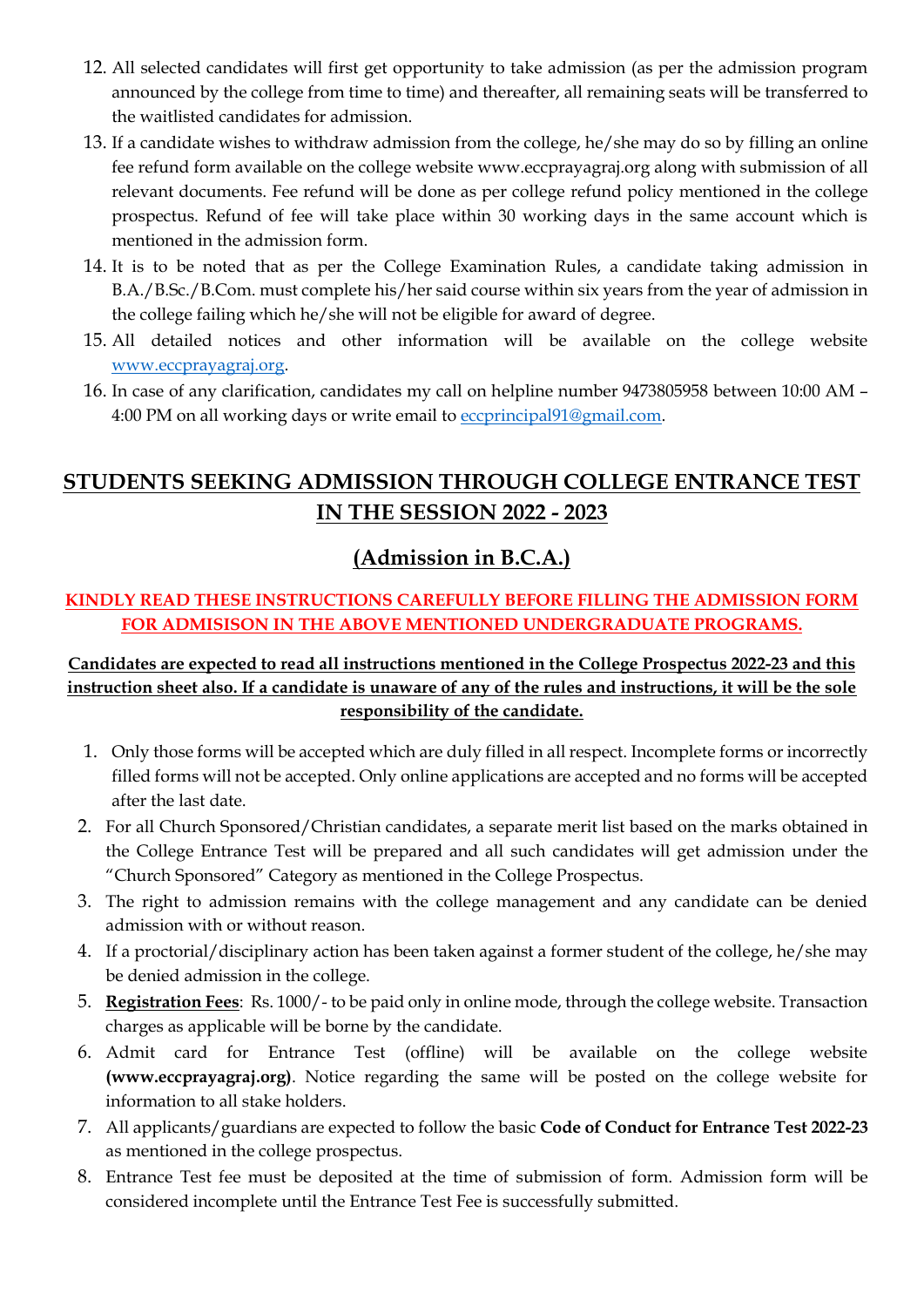- 9. Candidates requesting privilege marks under category 02 09 (mentioned under **"Categories"** in the prospectus) must attach scanned copies of all relevant certificates along with the application form on the basis of which privilege marks or admission privilege is sought. These certificates will not be accepted after submission of admission form. For category 02 – 09, duly authenticated and signed certificates should be uploaded along with the admission form. In the absence of relevant documents, the candidate will be considered for admission in category 01 even though he/she may have selected a certain category from 02 – 09.
- **10. If the category certificate submitted by a candidate on the basis of which the candidate has been given admission under that category is found to be fake/tampered/false, his/her admission will be cancelled with immediate effect and strict disciplinary action can also be initiated against such candidates.**
- 11. All selected candidates will first get opportunity to take admission (as per the admission program announced by the college from time to time) and thereafter, all remaining seats will be transferred to the waitlisted candidates for admission.
- 12. If a candidate wishes to withdraw admission from the college, he/she may do so by filling an online fee refund form available on the college website www.eccprayagraj.org along with submission of all relevant documents. Fee refund will be done as per college refund policy mentioned in the college prospectus. Refund of fee will take place within 30 working days in the same account which is mentioned in the admission form.
- 13. All detailed notices and other information will be available on the college website [www.eccprayagraj.org.](http://www.eccprayagraj.org/)
- 14. In case of any clarification, candidates my call on helpline number 9473805958 between 10:00 AM 4:00 PM on all working days or write email to [eccprincipal91@gmail.com.](mailto:eccprincipal91@gmail.com)

## **STUDENTS SEEKING ADMISSION THROUGH COLLEGE ENTRANCE TEST IN THE SESSION 2022 - 2023**

## **(Admission in B.Ed.)**

#### **KINDLY READ THESE INSTRUCTIONS CAREFULLY BEFORE FILLING THE ADMISSION FORM FOR ADMISISON IN THE ABOVE MENTIONED UNDERGRADUATE PROGRAMS.**

- 1. **Entrance Test Fee**: Rs. 1000/- to be paid only in online mode through the college website. Transaction charges as applicable will be borne by the candidate.
- 2. Only those admission forms will be accepted which are duly filled in all respect. Incomplete forms or incorrectly filled forms will not be accepted. Only online applications are accepted and no forms will be accepted after the last date.
- 3. For all Church Sponsored/Christian candidates, a separate merit list based on the marks obtained in the College Entrance Test will be prepared and all such candidates will get admission under the "Church Sponsored" Category as mentioned in the College Prospectus.
- 4. The right to admission remains with the college management and any candidate can be denied admission with or without reason.
- 5. If a proctorial/disciplinary action has been taken against a former student of the college, he/she may be denied admission in the college.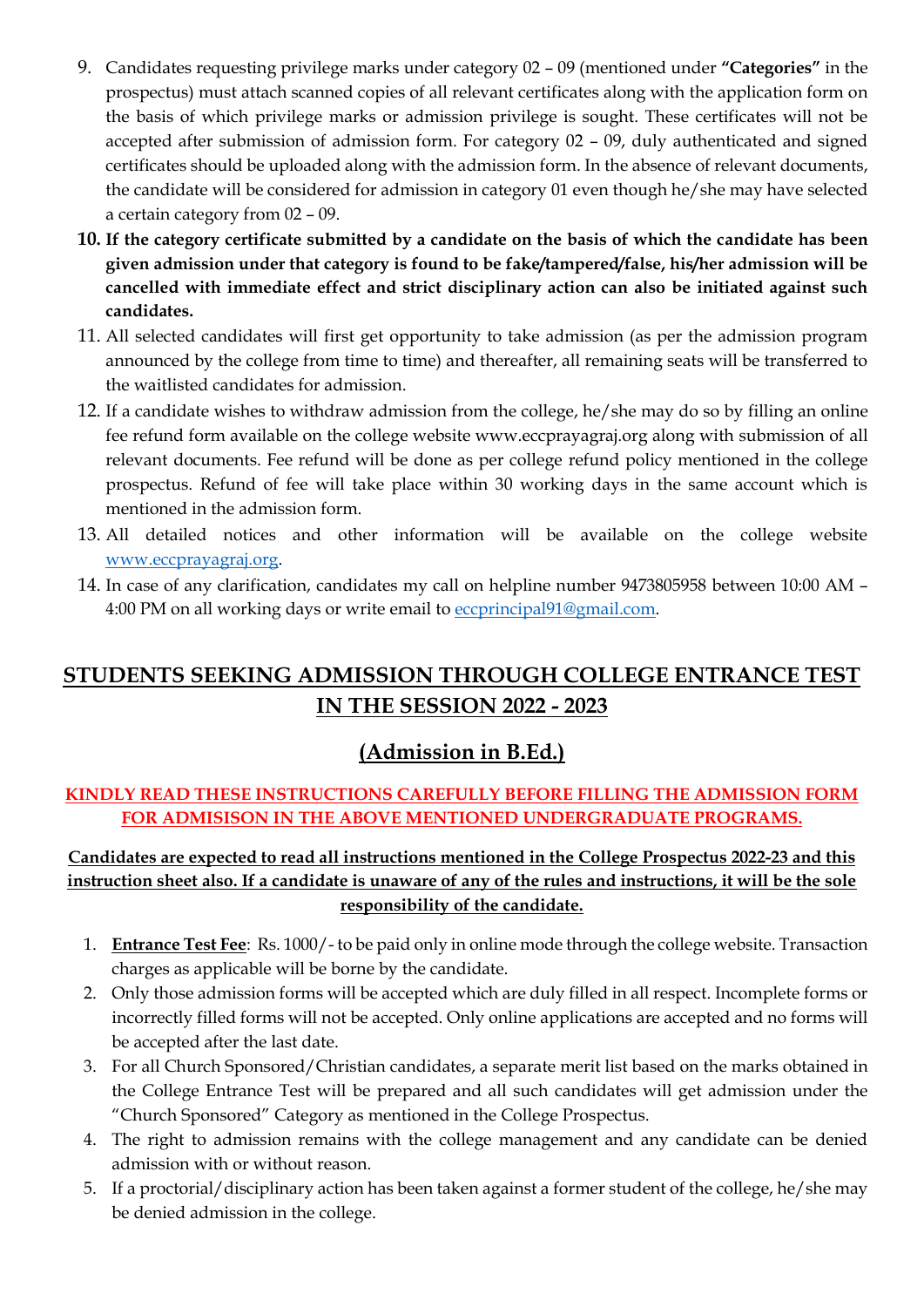- **6. Candidates with at least 50% marks either in the Bachelor's Degree or in the Master's Degree in Science/Social Studies/Humanities/Bachelor of Engineering or Technology with specialization in Science and Mathematics with 55% marks or any other qualification equivalent thereto are eligible for admission to the B.Ed. program.**
- 7. Candidates must **select one stream** from among the Science, Arts & Commerce streams. The candidate will not be eligible to get admission in a stream which he/she has not selected at the time of filling the admission form.
- 8. All candidates seeking admission in B.Ed. programme in session 2022 2023 must arrange all original and one set of self-attested photocopies of the following documents. All such documents will be required at the time of verification of documents.
	- a. Highschool/class 10<sup>th</sup> marksheet and Pass certificate *(to be uploaded along with admission form also)*
	- b. Intermediate/class 12<sup>th</sup> marksheet and Pass certificate *(to be uploaded along with admission form also)*
	- c. Final Year Graduation marksheets of all three years and Bachelor's degree *(to be uploaded along with admission form also)*
	- d. Post-graduation marksheets of the two years and Master's degree *(to be uploaded along with admission form also)*
	- e. Migration, Transfer and Character Certificate issued by the last institution attended
	- f. Aadhaar Card, PAN Card
	- g. All relevant documents related to the privilege marks *(to be uploaded along with admission form also)*
	- h. Fitness certificate (**Form F**) duly signed by CMO or CMS (sample available on college website)
	- i. Two recent passport sized photographs
- 9. Payment of all B.Ed. fee will be done only in online mode through the college website [www.eccprayagraj.org.](http://www.eccprayagraj.org/)
- 10. All students who are unable to submit their final pass marksheet of UG or PG course at the time of admission must fill *FORM – E at the time of verification of documents and submit in the B.Ed. Department.* **All such** students will be given provisional admission and the student will be solely responsible to submit his/her final pass marksheet before the commencement of First Semester Examination failing which his/her admission will be automatically cancelled and his/her fees will be refunded as per the college refund policy or latest government advisories.
- 11. Candidates should note that as per NCTE Rules, they must have obtained at least 50% marks in UG or PG to be eligible for admission in B.Ed. course. If any document submitted by the student is found to be forged or tampered or if it is found that the student does not have 50% marks in UG or PG course, it will be the sole responsibility of the student and the admission of such students will be cancelled with immediate effect. Legal proceedings may also be initiated against such students who have submitted forged or tampered documents.
- 12. All information regarding various categories and privilege marks and other relevant information are mentioned in the college prospectus. All candidates are expected to read all the information carefully in order to avoid any misinformation or misunderstanding.
- 13. If a candidate wishes to withdraw admission from the college, he/she may do so by filling an online fee refund form available on the college website www.eccprayagraj.org along with submission of all relevant documents. Fee refund will be done as per college refund policy mentioned in the college prospectus. Refund of fee will take place within 30 working days in the same account which is mentioned in the admission form.
- 14. It is to be noted that as per the College Examination Rules, a candidate taking admission in B.Ed. must complete his/her said course within three years from the year of admission in the college failing which he/she will not be eligible for award of degree.
- 15. All detailed notices and other information will be available on the college website [www.eccprayagraj.org.](http://www.eccprayagraj.org/)
- 16. In case of any clarification, candidates may call on helpline number 9473805958 between 10:00 AM 4:00 PM on all working days or write on email address eccprincipal91@gmail.com.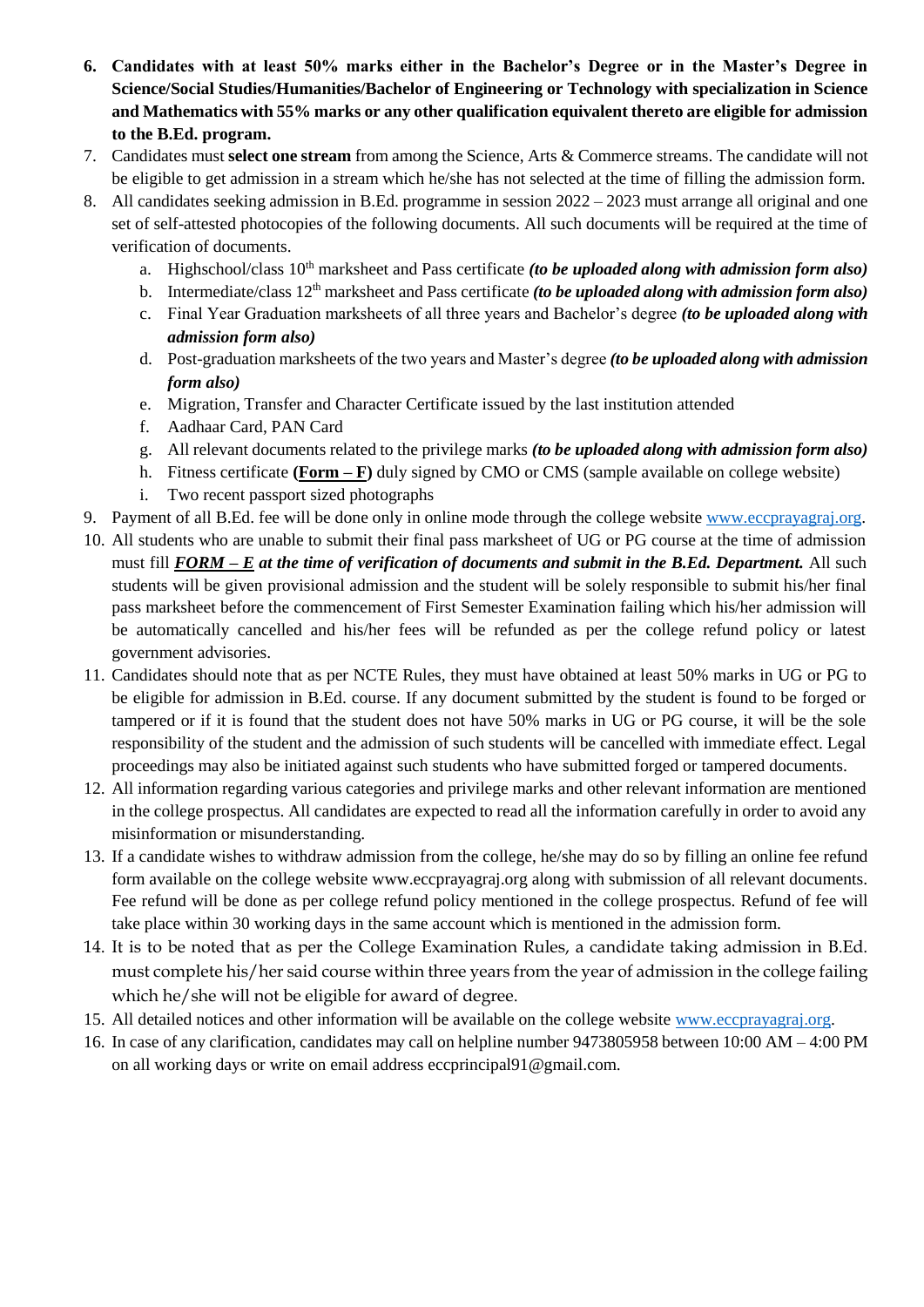## **STUDENTS SEEKING ADMISSION THROUGH COLLEGE ENTRANCE TEST IN THE SESSION 2022 - 2023**

## **(Admission in D.L.T.)**

#### **KINDLY READ THESE INSTRUCTIONS CAREFULLY BEFORE FILLING THE ADMISSION FORM FOR ADMISISON IN THE ABOVE MENTIONED UNDERGRADUATE PROGRAMS.**

- 1. Only those forms will be accepted which are duly filled in all respect. Incomplete forms or incorrectly filled forms will not be accepted. Only online applications are accepted and no forms will be accepted after the last date.
- 2. For all Church Sponsored/Christian candidates, a separate merit list based on the marks obtained in the College Entrance Test will be prepared and all such candidates will get admission under the "Church Sponsored" Category as mentioned in the College Prospectus.
- 3. The right to admission remains with the college management and any candidate can be denied admission with or without reason.
- 4. If a proctorial/disciplinary action has been taken against a former student of the college, he/she may be denied admission in the college.
- 5. **Registration Fees**: Rs. 800/- to be paid only in online mode, through the college website. Transaction charges as applicable will be borne by the candidate.
- 6. Admit card for Entrance Test (offline) will be available on the college website **(www.eccprayagraj.org)**. Notice regarding the same will be posted on the college website for information to all stake holders.
- 7. All applicants/guardians are expected to follow the basic **Code of Conduct for Entrance Test 2022-23** as mentioned in the college prospectus.
- 8. Entrance Test fee must be deposited at the time of submission of form. Admission form will be considered incomplete until the Entrance Test Fee is successfully submitted.
- 9. Candidates requesting privilege marks under category 02 09 (mentioned under **"Categories"** in the prospectus) must attach scanned copies of all relevant certificates along with the application form on the basis of which privilege marks or admission privilege is sought. These certificates will not be accepted after submission of admission form. For category 02 – 09, duly authenticated and signed certificates should be uploaded along with the admission form. In the absence of relevant documents, the candidate will be considered for admission in category 01 even though he/she may have selected a certain category from 02 – 09.
- **10. If the category certificate submitted by a candidate on the basis of which the candidate has been given admission under that category is found to be fake/tampered/false, his/her admission will be cancelled with immediate effect and strict disciplinary action can also be initiated against such candidates.**
- 11. All selected candidates will first get opportunity to take admission (as per the admission program announced by the college from time to time) and thereafter, all remaining seats will be transferred to the waitlisted candidates for admission.
- 12. If a candidate wishes to withdraw admission from the college, he/she may do so by filling an online fee refund form available on the college website www.eccprayagraj.org along with submission of all relevant documents. Fee refund will be done as per college refund policy mentioned in the college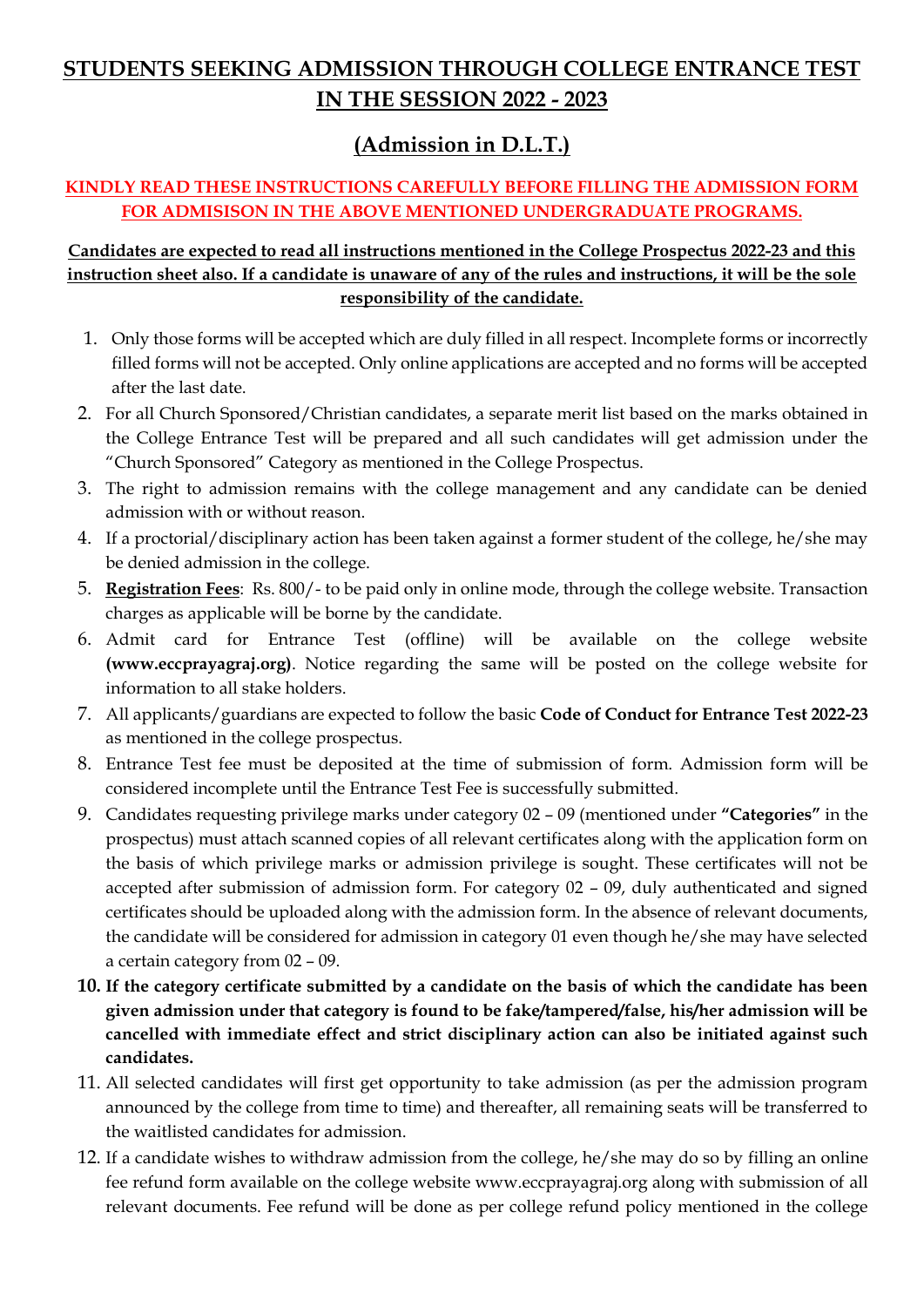prospectus. Refund of fee will take place within 30 working days in the same account which is mentioned in the admission form.

- 13. All detailed notices and other information will be available on the college website [www.eccprayagraj.org.](http://www.eccprayagraj.org/)
- 14. In case of any clarification, candidates my call on helpline number 9473805958 between 10:00 AM 4:00 PM on all working days or write email to [eccprincipal91@gmail.com.](mailto:eccprincipal91@gmail.com)

#### **STUDENTS SEEKING ADMISSION THROUGH ON**

#### **"FIRST COME – FIRST SERVE BASIS IN THE SESSION 2022 - 2023**

(Admission in B. Voc. Food Processing (FP)

B. Voc. Information Technology & Information Technology Enabled Services (IT&ITeS)

#### **KINDLY READ THESE INSTRUCTIONS CAREFULLY BEFORE FILLING THE ADMISSION FORM FOR ADMISISON IN THE ABOVE MENTIONED UNDERGRADUATE PROGRAMS.**

- 1. **Entrance Test Fee**: B. Voc. (FP) and B. Voc. (IT&ITeS) Rs. 1000/- to be paid only in online mode through the college website. Transaction charges as applicable will be borne by the candidate.
- 2. Only those admission forms will be accepted which are duly filled in all respect. Incomplete forms or incorrectly filled forms will not be accepted. Only online applications are accepted and no forms will be accepted after the last date.
- 3. For all Church Sponsored/Christian candidates, a separate merit list will be prepared and all such candidates will get admission under the "Church Sponsored" Category as mentioned in the College Prospectus.
- 4. The right to admission remains with the college management and any candidate can be denied admission with or without reason.
- 5. If a proctorial/disciplinary action has been taken against a former student of the college, he/she may be denied admission in the college.
- 6. **Eligibility** Kindly read the prospectus to see the eligibility criteria to get admission in the above mentioned programs.
- 7. Payment of all course fee will be done only in online mode through the college official admission portal [www.eccprayagraj.org.](http://www.eccprayagraj.org/)
- 8. All information regarding various categories and privilege marks and other relevant information are mentioned in the college prospectus. All candidates are expected to read all the information carefully in order to avoid any misinformation or misunderstanding.
- 9. If a candidate wishes to withdraw admission from the college, he/she may do so by filling an online fee refund form available on the college website www.eccprayagraj.org along with submission of all relevant documents. Fee refund will be done as per college refund policy mentioned in the college prospectus. Refund of fee will take place within 30 working days in the same account which is mentioned in the admission form.
- 10. It is to be noted that as per the College Examination Rules, a candidate taking admission in B. Voc. (FP) or B. Voc. (IT&ITeS) must complete his/her said course within six years from the year of admission in the college failing which he/she will not be eligible for award of degree.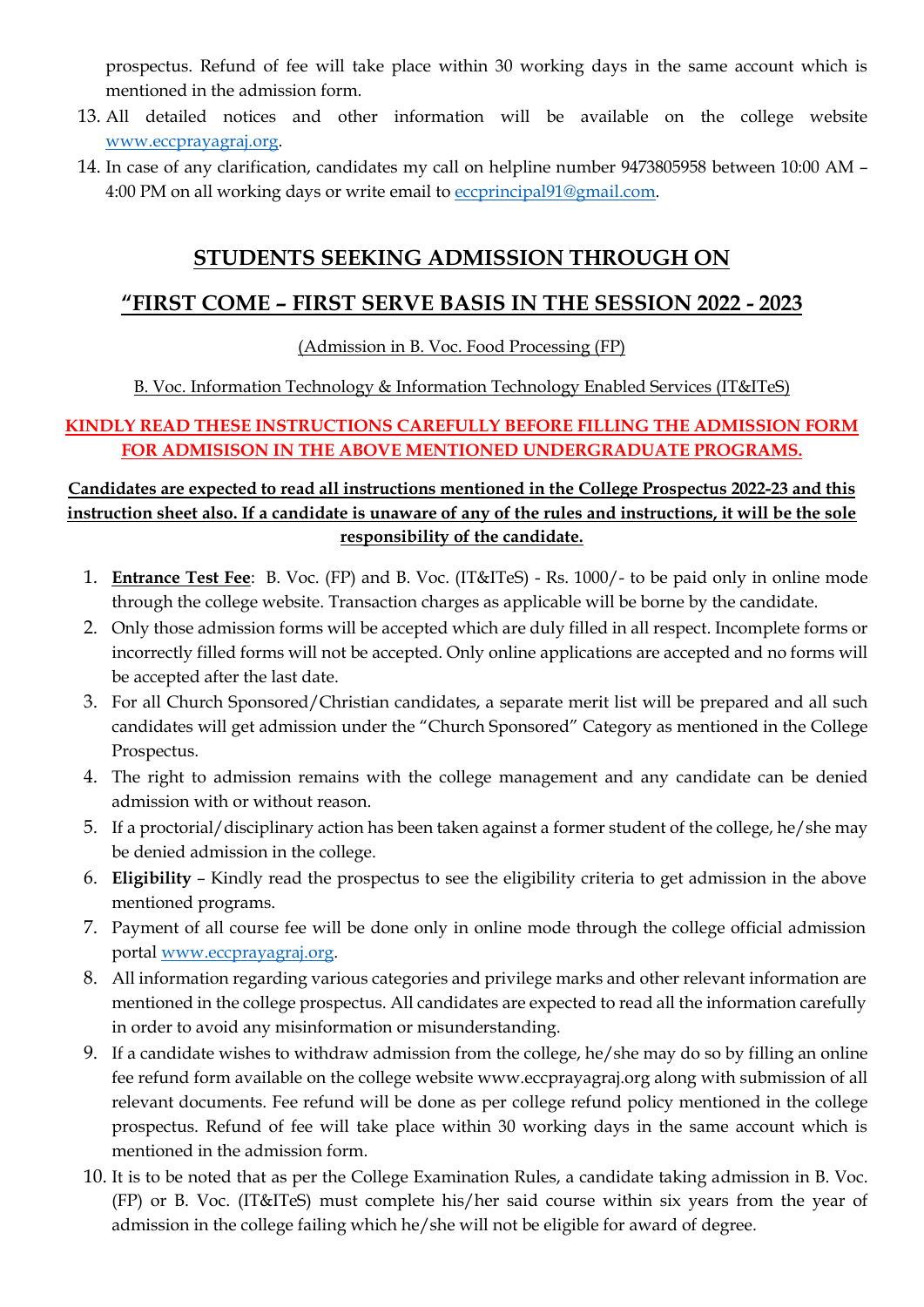- 11. All detailed notices and other information will be available on the college official admission portal [www.eccprayagraj.org.](http://www.eccprayagraj.org/)
- 12. In case of any clarification, candidates may call on helpline number 9473805958 between 10:00 AM 4:00 PM on all working days or write on email address eccprincipal91@gmail.com.

## **STUDENTS SEEKING ADMISSION THROUGH ON**

### **"FIRST COME – FIRST SERVE BASIS IN THE SESSION 2022 - 2023**

#### (Admission in DHM, DBT, PGDCA, PGDHM, PGDM)

#### **KINDLY READ THESE INSTRUCTIONS CAREFULLY BEFORE FILLING THE ADMISSION FORM FOR ADMISISON IN THE ABOVE MENTIONED UNDERGRADUATE PROGRAMS.**

- 1. **Entrance Test Fee**: DHM, DBT (Rs. 800/=), PGDCA, PGDHM, PGDM (Rs. 1000/-) to be paid only in online mode through the college website. Transaction charges as applicable will be borne by the candidate.
- 2. Only those admission forms will be accepted which are duly filled in all respect. Incomplete forms or incorrectly filled forms will not be accepted. Only online applications are accepted and no forms will be accepted after the last date.
- 3. For all Church Sponsored/Christian candidates, a separate merit list will be prepared and all such candidates will get admission under the "Church Sponsored" Category as mentioned in the College Prospectus.
- 4. The right to admission remains with the college management and any candidate can be denied admission with or without reason.
- 5. If a proctorial/disciplinary action has been taken against a former student of the college, he/she may be denied admission in the college.
- 6. **Eligibility** Kindly read the prospectus to see the eligibility criteria to get admission in the above mentioned programs.
- 7. Payment of all course fee will be done only in online mode through the official college admission portal [www.eccprayagraj.org.](http://www.eccprayagraj.org/)
- 8. All information regarding various categories and privilege marks and other relevant information are mentioned in the college prospectus. All candidates are expected to read all the information carefully in order to avoid any misinformation or misunderstanding.
- 9. If a candidate wishes to withdraw admission from the college, he/she may do so by filling an online fee refund form available on the college website www.eccprayagraj.org along with submission of all relevant documents. Fee refund will be done as per college refund policy mentioned in the college prospectus. Refund of fee will take place within 30 working days in the same account which is mentioned in the admission form.
- 10. Maximum time allotted for all other courses can be inquired from the concerned departments/Centers at the time of taking admission.
- 11. All detailed notices and other information will be available on the official college admission portal [www.eccprayagraj.org.](http://www.eccprayagraj.org/)
- 12. In case of any clarification, candidates may call on helpline number 9473805958 between 10:00 AM 4:00 PM on all working days or write on email address eccprincipal91@gmail.com.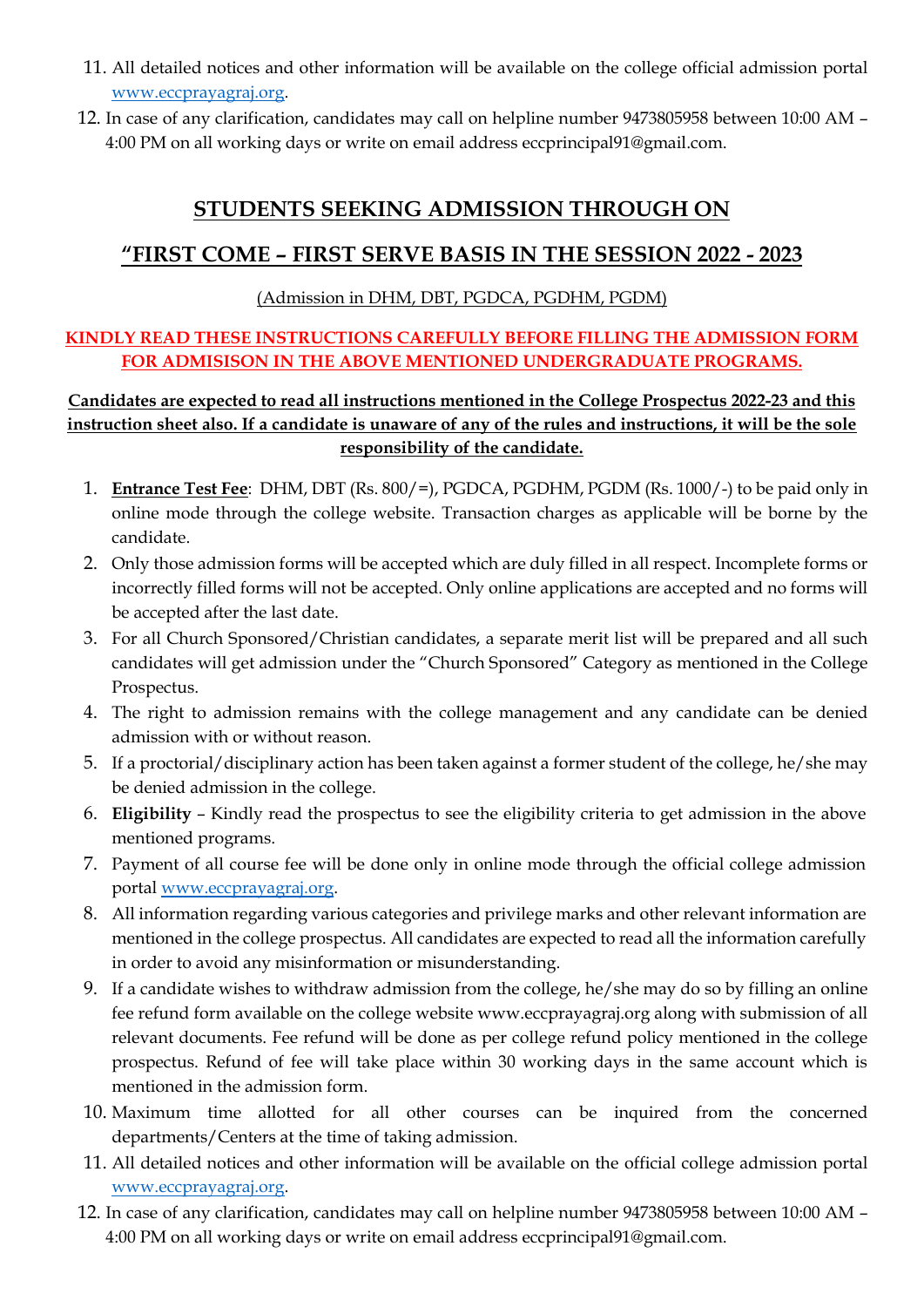## **STUDENTS SEEKING ADMISSION THROUGH ENTRANCE TEST / PERSONAL INTERVIEW IN SESSION 2022 - 2023**

## **(Admission in ALL PG Courses)**

#### **KINDLY READ THESE INSTRUCTIONS CAREFULLY BEFORE FILLING THE ADMISSION FORM FOR ADMISISON IN THE ABOVE MENTIONED POSTGRADUATE PROGRAMS.**

- 1. Admission in all PG Courses will be done in accordance to the current PG Admission rules of the University of Allahabad.
- 2. Only those admission forms will be accepted which are correctly filled in all respect. Incomplete forms or incorrectly filled forms will not be accepted. Only online applications are accepted and no forms will be accepted after the last date.
- 3. The right to admission remains with the college management and any candidate can be denied admission with or without reason.
- 4. For all Church Sponsored/Christian candidates, a separate merit list based on the marks obtained in the College Entrance Test/Personal Interview will be prepared and all such candidates will get admission under the "Church Sponsored" Category as mentioned in the College Prospectus.
- 5. If a proctorial/disciplinary action has been taken against a former student of the college, he/she may be denied admission in the college.
- 6. **Admission Form Fee**: Rs. 1200/- for postgraduate program viz. M.A./M.Sc. to be paid only in online mode through the college website. Transaction charges as applicable will be borne by the candidate.
- 7. Candidates can apply for admission in a maximum of **two subjects** which must be those subjects which he/she had in the final year of the graduation program. Candidates applying for more than one subject will have to pay an **additional fee of Rs. 300/-.** In such cases, the admission fee will be Rs. 1500/-.
- **8. All candidates who have applied for admission in more than one subject will have to appear in the PGAT/Personal Interview in both subjects failing which they will not be granted admission in the subject whose PGAT/Personal Interview they have not attended.**
- 9. Notices regarding PGAT/Personal Interview will be available on the official college admission portal www.eccprayagraj.org for information to all stake holders.
- 10. Candidates requesting privilege marks under category 02 09 (mentioned under **"Categories"** in the prospectus) must attach scanned copies of all relevant certificates along with the application form on the basis of which privilege marks or admission privilege is sought. These certificates will not be accepted after submission of admission form. For category 02 – 09, duly authenticated and signed certificates should be uploaded along with the admission form. In the absence of relevant documents, the candidate will be considered for admission in category 01 even though he/she may have selected a certain category from 02 – 09.
- **11. If the category certificate submitted by a candidate on the basis of which the candidate has been given admission under that category is found to be fake/tampered/false, his/her admission will be cancelled with immediate effect and strict disciplinary action can also be initiated against such candidates.**
- 12. All selected candidates will first get opportunity to take admission (as per the admission program announced by the college from time to time) and thereafter, all remaining seats will be transferred to the waitlisted candidates for admission.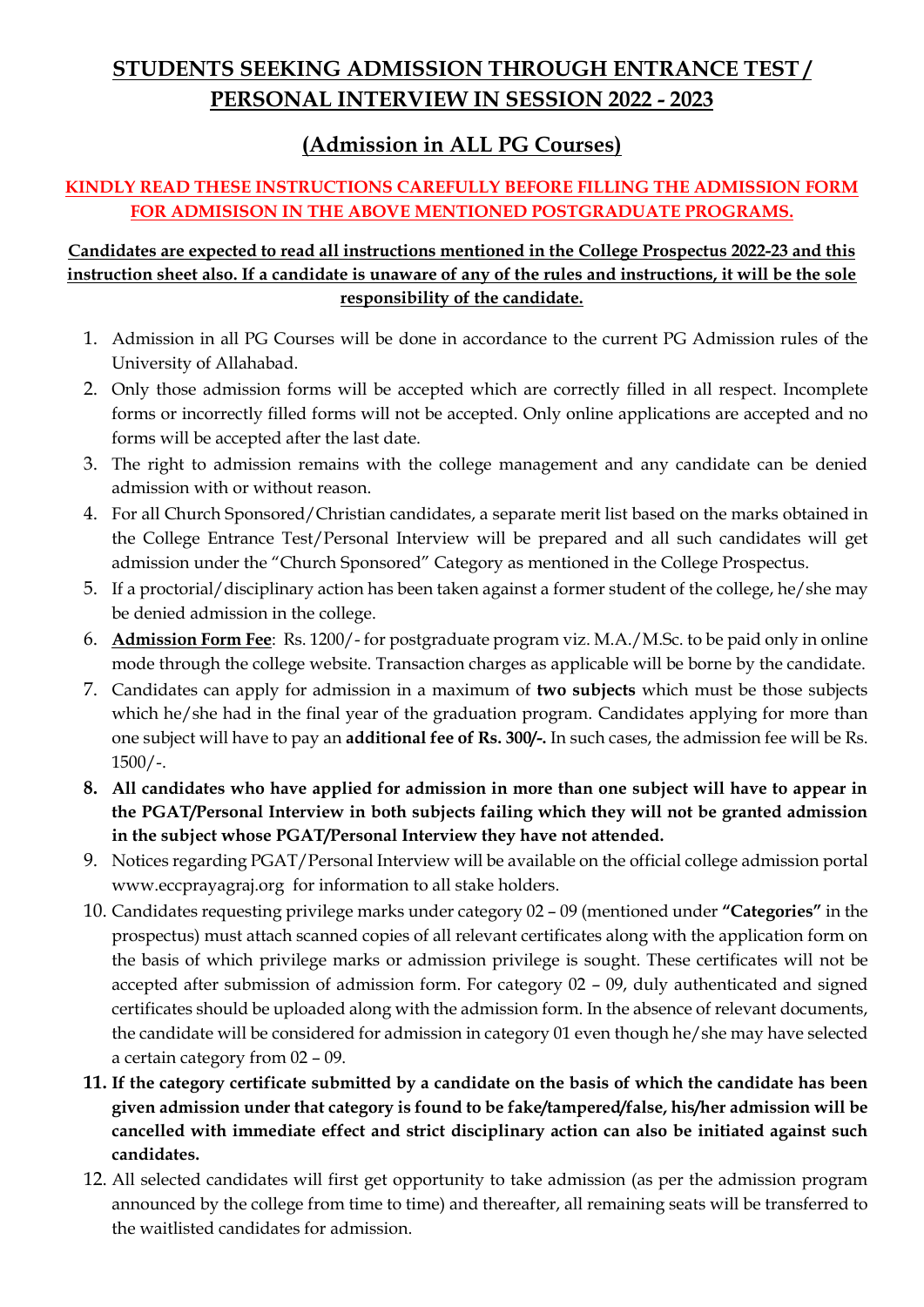- 13. If a candidate wishes to withdraw admission from the college, he/she may do so by filling an online fee refund form available on the college website www.eccprayagraj.org along with submission of all relevant documents. Fee refund will be done as per college refund policy mentioned in the college prospectus. Refund of fee will take place within 30 working days in the same account which is mentioned in the admission form.
- 14. All detailed notices and other information will be available on the official college admission portal [www.eccprayagraj.org.](http://www.eccprayagraj.org/)
- 15. In case of any clarification, candidates my call on helpline number 9473805958 between 10:00 AM 4:00 PM on all working days or write email to [eccprincipal91@gmail.com.](mailto:eccprincipal91@gmail.com)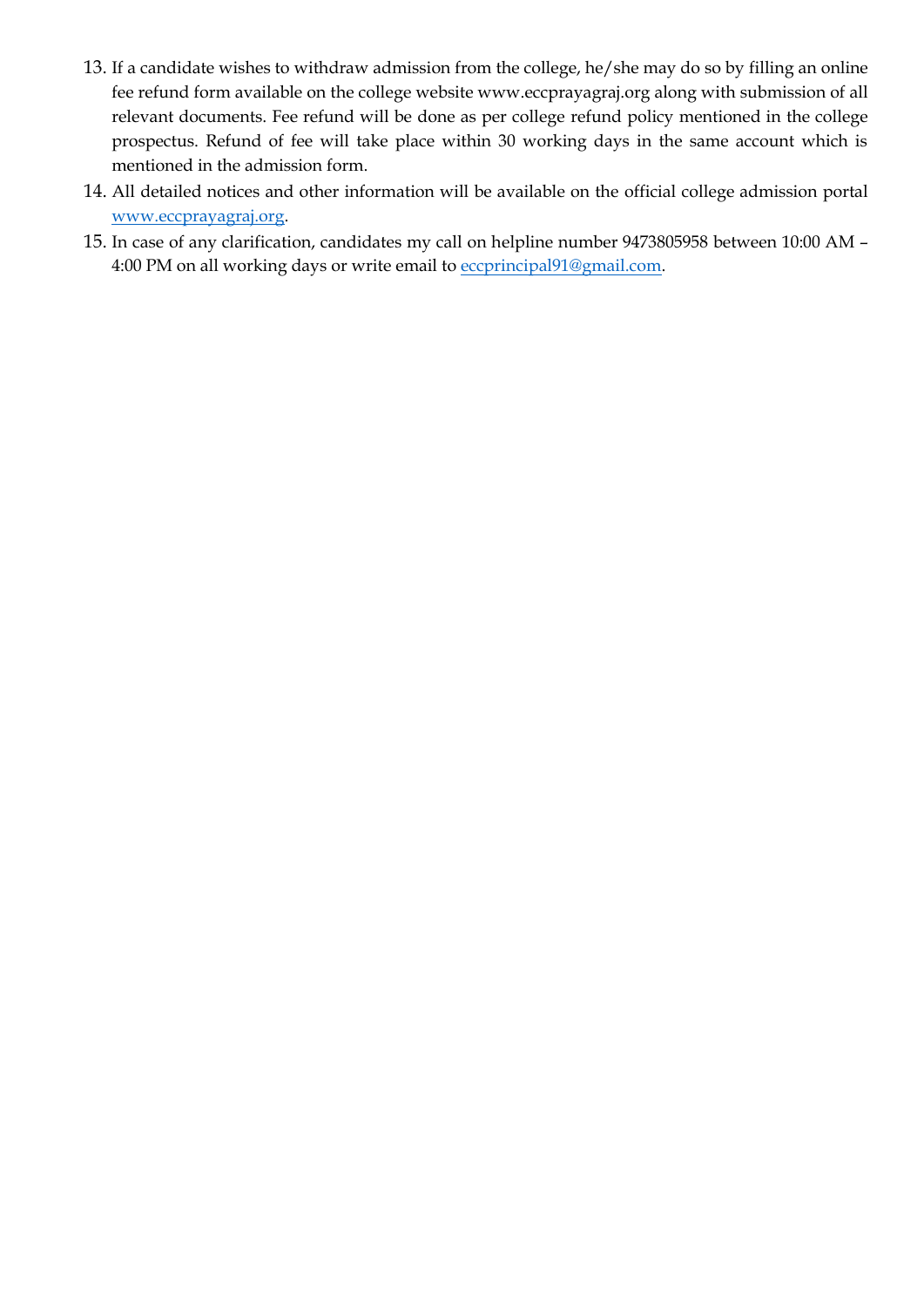## **CATEGORIES**

## **PRIVILEGE MARKS FOR UG ADMISSIONS**

The following categories of candidates are entitled for privilege marks. No candidate will be automatically entitled for privilege marks unless he/she claims for them and has submitted the required documents along with his/her application form. No request for privilege marks will be considered once the candidate has been registered for admission to the Entrance Test.

Candidates should mention only one category and attach a copy of the certificate supporting the category (for 02-09 only). False claim may lead to disqualification of a candidate. If more than one category has been mentioned, the candidate will be considered under the general category even though supporting certificate has been attached. Candidates can claim advantage under only one category.

If the applicant does not come under the categories 02 – 09, he/she should write "General" (01) in the category box.

## **CATEGORIES**

- 01. **General:** All applicants except those are claiming privilege under categories 02 to 09.
- 02. **Church Sponsored:** All candidates who are baptized and are bonafide members of a Church shall be considered as Christian and as such Church sponsored candidates. Church sponsored candidates will be admitted in the College, irrespective of the merit earned by them in the entrance test / CUET – 2022 score and the year of passing intermediate/qualifying examination, provided they appear in the entrance test and score minimum marks/fill the admission form with in the stipulated date. In order to be considered for selection, a Christian applicant must upload his/her **Church Membership Letter** signed by the Pastor/Presbyter of the Church that the applicant is bonafide member of the Church, that the applicant and/or his/her parents are members in good standing. Such certification should be done on the Official Letterhead of the Church.
- 03. **E.C.C. Employees' Ward:** Son, daughter, real brother/sister, husband, wife of Ewing Christian College Staff and those of ex-staff members, who have put in at last 5 years of continuous service in the College will be admitted irrespective of the merit earned in the entrance test and year of passing of Intermediate/qualifying examination, provided they have appeared in the test and have scored certain minimum marks. The candidates must upload certificate endorsed by the Principal, ECC. Certificate (Form – G) is available on the College website www.ecc.ac.in
- 04. **Urdu:** Candidates who have taken Urdu in their High School or Intermediate Examination and who would like to keep Urdu as one of their subject in B.A. will be admitted irrespective of merit provided they have scored certain minimum marks in the Entrance Test. Candidates who have not taken Urdu either in High School or Intermediate but want to study Urdu in B.A. will not get the benefit under this category but will be considered along with the General candidates. Attach copy of High School/Intermediate mark sheet showing Urdu as a subject studied as documentary proof.
- 05. **Sports & Games:** Only those applicants who have achieved the level of competence mentioned below are eligible to try for admission under the Sports and Games category.

First, Second, Third position holders at the State Level competitions conducted by respective recognized State Associations.

First, Second, Third position holders at the C.B.S.E. cluster

First, Second, Third position holders at the K.V.S. regional

First, Second, Third position holders at the ICSE/ISC regional

First, Second, Third position holders at the Navodaya Vidhyalaya regional level competition

First, Second, Third position holders at the any State Board School competition at State Level

Participation/Position holders of recognized National or International level competitions

Participation of University Zonal/All India Interuniversity competitions

#### **The following Sports/Games will be considered under Sports Quota:**

Athletics, Badmintons, Basketball, Chess, Cricket, Football, Handball, Hockey, Kabaddi, Kho-Kho, Table Tennis, Lawn Tennis, Volleyball, Archery, Swimming, Boxing, Canoeing & Kayaking, Cross Country, Gymnastics, Grappling, Judo, Karate, Power Lifting, Rowing, Shooting, Squash Racket, Tae-Kwando Wrestling, Weight Lifting, Yoga

Candidates claiming admission under Sports and Games category must upload attested photocopies of their highest sports/game merit certificates with the application form.